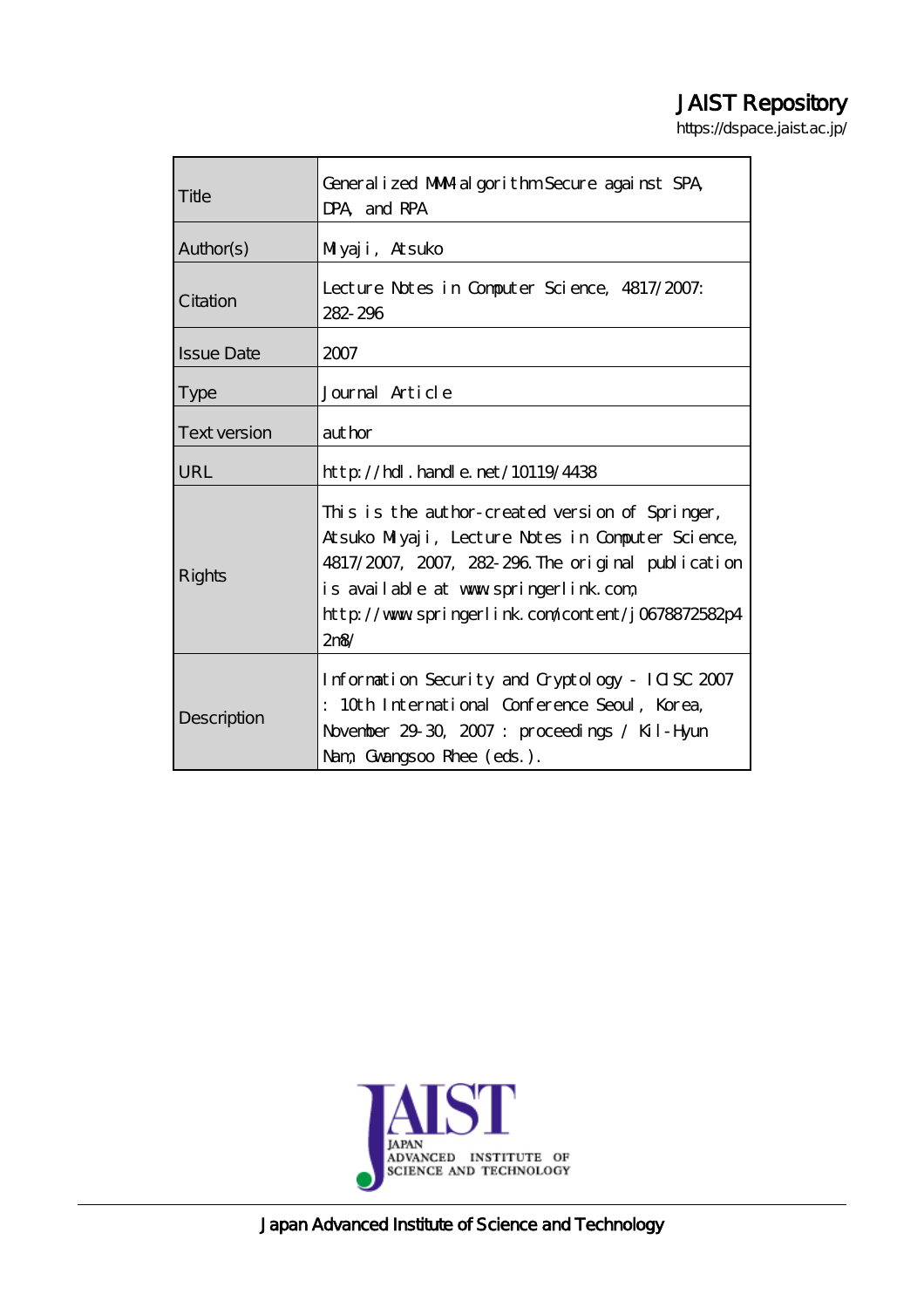## Generalized MMM-algorithm Secure against SPA, DPA, and RPA

Atsuko Miyaji \*

Japan Advanced Institute of Science and Technology {miyaji}@jaist.ac.jp

Abstract. In the execution on a smart card, elliptic curve cryptosystems have to be secure against side channel attacks such as the simple power analysis (SPA), the differential power analysis (DPA), and the refined power analysis (RPA), and so on. MMM-algorithm proposed by Mamiya, Miyaji, and Morimoto is a scalar multiplication algorithm secure against SPA, DPA, and RPA, which can decrease the computational complexity by increasing the size of a pre-computed table. However, it provides only 4 different cases of pre-computed tables. From the practical point of view, a wider range of time-memory tradeoffs is usually desired. This paper generalizes MMM-algorithm to improve the flexibility of tables as well as the computational complexity. Our improved algorithm is secure, efficient and flexible for the storage size.

keywords elliptic curve, DPA, RPA, SPA

#### Introduction  $\mathbf 1$

**Elliptic Curve Cryptosystems:** The elliptic curve cryptosystem (ECC) chosen appropriately can offer efficient public key cryptosystems [1]. Thus, elliptic curve cryptosystems have been desired in various application such as a smart card, whose memory storage and CPU power are very limited. The efficiency of elliptic curve cryptosystems depends on the implementation of scalar multiplication  $kP$  for a secret key k and an elliptic-curve point P.

Side Channel Attacks on ECC: Side channel attacks monitor power consumption and even exploit the leakage information related to power consumption to reveal bits of a secret key k although k is hidden inside a smart card [1]. There are two types of power analysis, the simple power analysis (SPA) and the differential power analysis (DPA). SPA makes use of such an instruction performed during a scalar multiplication that depends on the data being processed. DPA uses correlation between power consumption and specific key-dependent bits. The refined power analysis (RPA) over ECC is one of DPA, which exploits a special point with a zero value such as  $(0, y)$  or  $(x, 0)$  and reveals a secret key

This study is partly supported by Grant-in-Aid for Scientific Research (B), 17300002. and Yazaki Memorial Foundation for Science and Technology.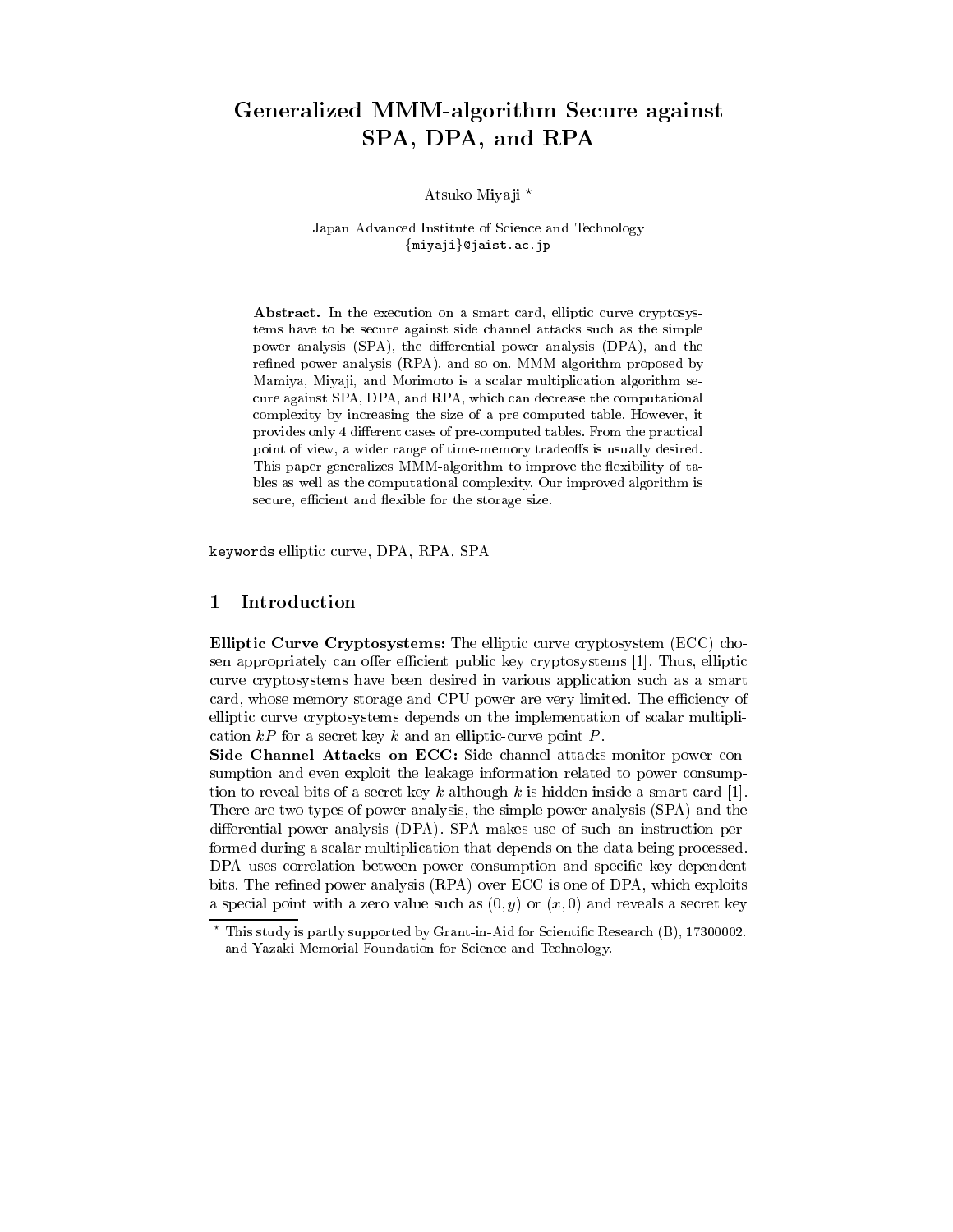[9]. RPA is also called a Goubin-type attack. Not all elliptic curves are vulnerable against RPA, but some curves in [18] are vulnerable against these attacks. There exist countermeasures against SPA, DPA, and RPA in [3, 16, 14]. This paper revisits the algorithm proposed by Mamiya, Miyaji, and Morimoto [14], which is called MMM-algorithm<sup>1</sup>, here.

Overview of MMM-algorithm: MMM-algorithm uses a random initial point (RIP) R, computes  $kP + R$  by dividing a scalar k into  $h \times 1$  blocks with a table of pre-computed points based on the blocks, subtracts  $R$  from a result, and, finally, gets  $kP$ , where  $kP + R$  is computed from left to right without any branch instruction dependent on the data being processed. A random initial point at each execution of  $kP$  makes it impossible for an attacker to control a point P as he needs since any point or register used in addition formulae is different at each execution. Thus, MMM-algorithm is not only secure against SPA, DPA, and RPA but also efficient scalar multiplication with a precomputed table. However, it provides only 4 available tables of 9, 15, 27, or 51 field elements<sup>2</sup>. Note that MMM-algorithm with a table of 51 field elements is the most efficient in a 160-bit elliptic curve even if more memory space is allowed to use. From the practical point of view, the memory space allowed to use or the time complexity required for cryptographic functions depends on each individual application. Thus, in some application, MMM-algorithm might not be the best.

**Our Contribution:** In this paper, we generalize MMM-algorithm by dividing a scalar k into  $h \times v$  blocks and optimize the computation method of  $kP + R$ to improve flexibility of tables as well as computational complexity, while being secure against SPA, DPA, and RPA. It is called Generalized MMM-algorithm in this paper, GMMM-algorithm in short. We also analyze the computational complexity of GMMM-algorithm theoretically. Furthermore, we explore each best coordinate between affine, (modified) Jacobian, mixed coordinate, etc [6] for each division  $h \times v$  of GMMM-algorithm according as the ratio of  $I/M$ , where  $I/M$  represents the ratio of complexity of modular inversion against modular multiplication. As a result, even in the same division as MMM-algorithm, our optimization on coordinates can reduce the computational and memory complexity since such optimization was not investigated in MMM-algorithm [14]. In facts, GMMM-algorithm with a table of 7 or 38 field elements can reduce the computational complexity of MMM-algorithm with a table of 9 or 51 field elements by 19% or 13.2% over for the range of  $I/M$  between 4 and 11, respectively; and GMMM-algorithm with a table of only 19 field elements can work faster than MMM-algorithm with a table of 51 field elements under the above range of  $I/M$ . Thus, GMMM-algorithm is significantly efficient and flexible even when the storage available is very small or rather large.

This paper is organized as follows. Section 2 summarizes the known facts on elliptic curves and also reviews MMM-algorithm. Section 3 presents our GMMMalgorithm and analyzes the computational complexity theoretically. Section 4 compares our results with the previous results.

 $1$  In their paper, MMM-algorithm is called BRIP or EBRIP.

 $2$  More precisely, it uses 3, 5, 9, 17 elliptic-curve points in Jacobian coordinates.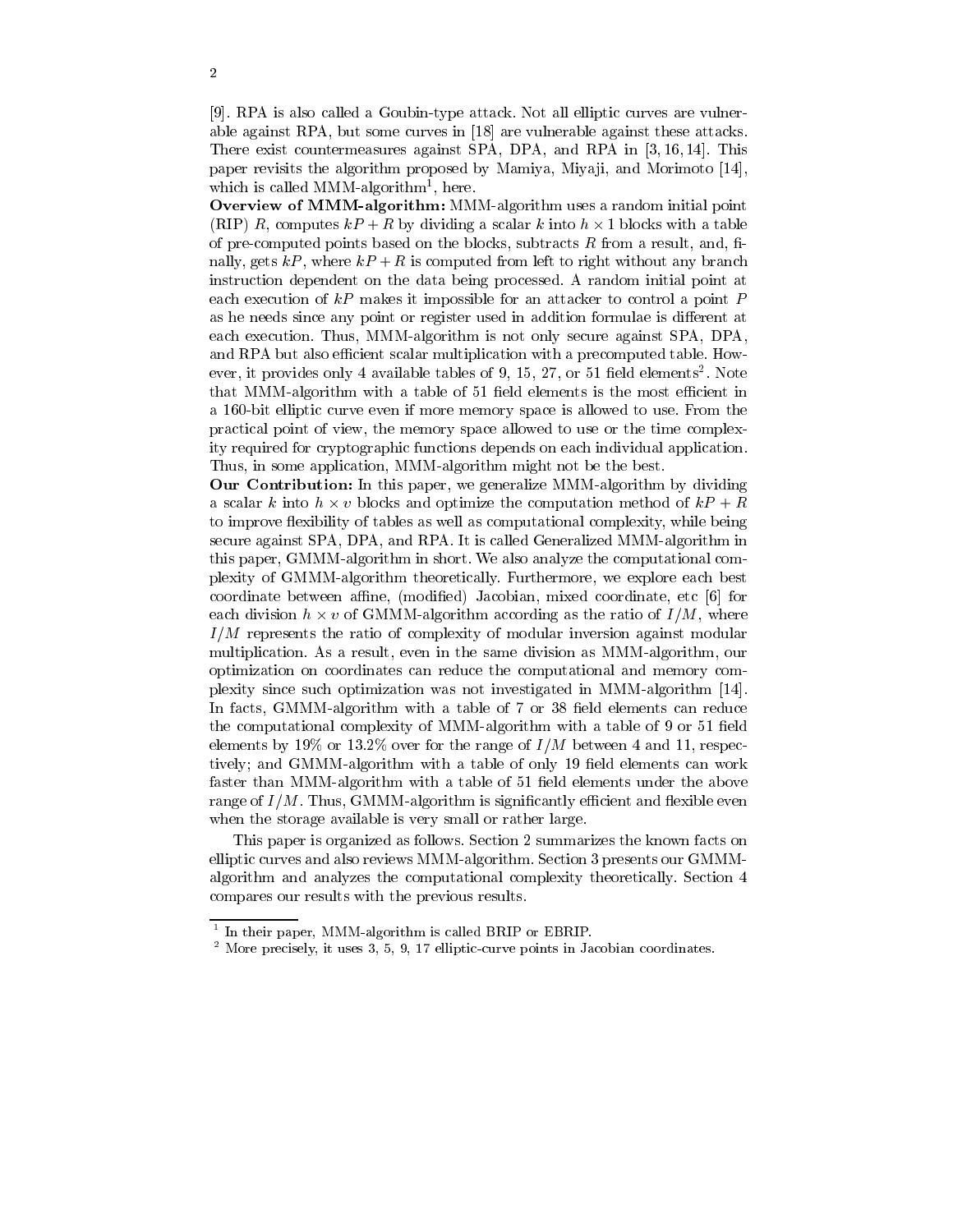#### $\boldsymbol{2}$ Preliminaries

This section summarizes some facts of elliptic curves such as coordinate systems and side channel attacks against elliptic curves, which refers to  $[6, 1]$ .

#### $2.1$ **Elliptic Curve**

Let  $\mathbb{F}_p$  be a finite field, where  $p > 3$  is a prime. The Weierstrass form of an elliptic curve over  $\mathbb{F}_p$  in affine coordinates is described as

$$
E/\mathbb{F}_p : y^2 = x^3 + ax + b \ (a, b \in \mathbb{F}_p, 4a^3 + 27b^2 \neq 0).
$$

The set of all points  $P = (x, y) \in \mathbb{F}_p \times \mathbb{F}_p$  satisfying E with the point at infinity O, denoted by  $E(\mathbb{F}_p)$ , forms an abelian group. Let  $P_1 = (x_1, y_1)$  and  $P_2 = (x_2, y_2)$  be two points on  $E(\mathbb{F}_p)$  and  $P_3 = P_1 + P_2 = (x_3, y_3)$  be the sum. Then the addition formula Add (resp. doubling Dbl) in affine coordinate can be described by three modules of  $\mathsf{Add}_{p}(P_1, P_2)$ ,  $\mathsf{Add}_{p}(\alpha)$ , and  $\mathsf{Add}_{N}(P_1, P_2, \lambda)$  (resp.  $\mathsf{Dbl}_p(P_1)$ ,  $\mathsf{Dbl}_p(\alpha)$  and  $\mathsf{Dbl}_{\mathsf{NI}}(P_1,\lambda)$  as in [15]. Each module means preparation for 1 inversion, computation of 1 inversion and computation without inversion, respectively. Then the addition formulae are given as follows.

| Add $(P_1, P_2)$ $(P_1 \neq \pm P_2)$                                        | $Dbl(P_1)$                                                    |
|------------------------------------------------------------------------------|---------------------------------------------------------------|
| Add <sub>p</sub> $(P_1, P_2)$ : $\alpha = x_2 - x_1$                         | $\mathsf{Dbl}_{\mathsf{D}}(P_1)$ :<br>$\alpha = 2y_1$         |
| $\lambda = \frac{1}{2}$<br>$\mathsf{Add}_{\mathsf{I}}(\alpha)$ :             | $\lambda = \frac{1}{n}$<br>$Dbl_1(\alpha)$ :                  |
| $\mathsf{Add}_{\mathsf{Nl}}(P_1, P_2, \lambda): \gamma = (y_2 - y_1)\lambda$ | $DbI_{\text{NI}}(P_1, \lambda): \gamma = (3x_1^2 + a)\lambda$ |
| $x_3 = \gamma^2 - x_1 - x_2$                                                 | $x_3 = \gamma^2 - 2x_1$                                       |
| $y_3 = \gamma(x_1 - x_3) - y_1$                                              | $y_3 = \gamma(x_1 - x_3) - y_1$                               |

Let us denote the computational complexity of an addition (resp. a doubling) by  $t(A+A)$  (resp.  $t(2A)$ ) in affine coordinate and multiplication (resp. inversion. resp. squaring) in  $\mathbb{F}_p$  by M (resp. I, resp. S), where A means affine coordinates. For simplicity, it is usual to neglect addition, subtraction, and multiplication by small constant in  $\mathbb{F}_p$  to discuss the computation amount. Then we see that  $t(A+A) = I + 2M + S$  and  $t(2A) = I + 2M + 2S$ . For the sake of convenience, let us denote the computational complexity of  $\mathsf{Add}_{p}$  and  $\mathsf{Add}_{N}$  (resp.  $\mathsf{Dbl}_{p}$  and  $\mathsf{Dbl}_{\mathsf{N}}$ ) by  $t(A+A)_{nI}$  (resp.  $t(2A)_{nI}$ ), which represents the total computational complexity of an addition (resp. doubling) without inversion.

Both addition and doubling formulae in affine coordinate need one inversion over  $\mathbb{F}_p$ , which is more expensive than multiplication over  $\mathbb{F}_p$ . Affine coordinate is transformed into Jacobian coordinate, where the inversion is free. We set  $x = X/Z^2$  and  $y = Y/Z^3$ , giving the equation

$$
E_{\mathcal{J}} : Y^2 = X^3 + aXZ^4 + bZ^6.
$$

Then, two points  $(X, Y, Z)$  and  $(r^2 X, r^3 Y, rZ)$  for some  $r \in \mathbb{F}_p^*$  are recognized as the same point. The point at infinity is transformed to  $(1, 1, 0)$ . The doubling and addition formulae in Jacobian coordinate are represented in  $[6]$ . The computation time of addition (resp. doubling) in Jacobian coordinate are  $t(\mathcal{J}+\mathcal{J})=12M+4S$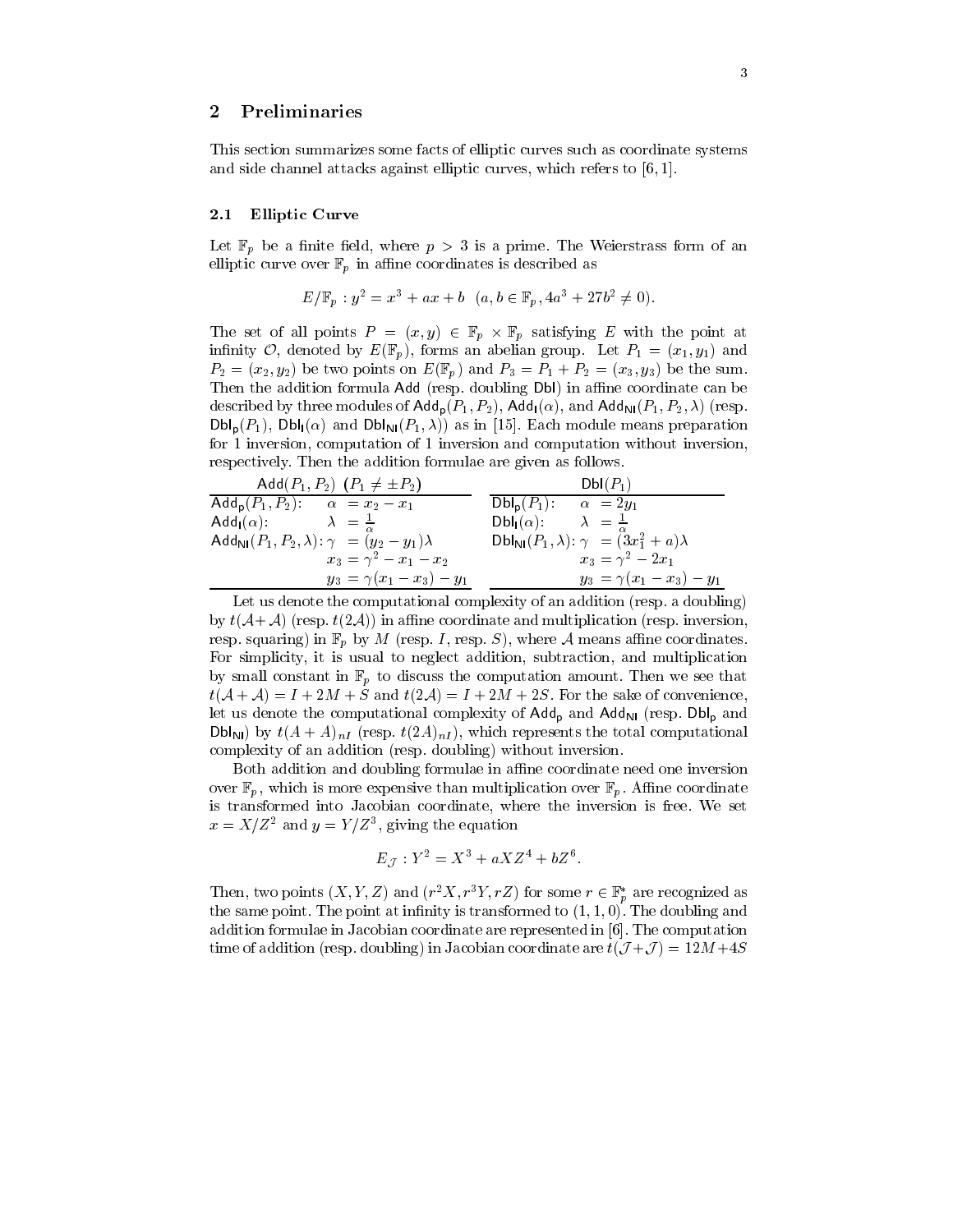(resp.  $t(2\mathcal{J}) = 4M + 6S$ ), where  $\mathcal J$  means Jacobian coordinate. Regarding the iterated doubling, that is the computation of  $2^w P$ , the iterated doubling formula in Jacobian coordinate [10] can work efficiently with  $t(2^w \mathcal{J}) = 4wM + (4w+2)S$ .

In addition to affine and Jacobian coordinates, there exists their combination coordinate, called mixed coordinate [6]. In the case of mixed coordinate, let us denote by  $t(\mathcal{C}^1 + \mathcal{C}^2 = \mathcal{C}^3)$  the time for addition of points in coordinates  $\mathcal{C}^1$  and  $\mathcal{C}^2$  giving a result in coordinates  $\mathcal{C}^3$ , and by  $t(2\mathcal{C}^1 = \mathcal{C}^2)$  the time for doubling a point in coordinates  $\mathcal{C}^1$  giving a result in coordinates  $\mathcal{C}^2$ . Their performance is summarized in Table 2.1.

Table 2.1. Computational complexity of addition and doubling of elliptic curve

|                                              | computational complexity |                                          | computational complexity |
|----------------------------------------------|--------------------------|------------------------------------------|--------------------------|
| $ t(A + A = \mathcal{J}) $                   | $4M+2S$                  | $\Vert t(2\mathcal{A}=\mathcal{J})\Vert$ | $2M+4S$                  |
| $ t(A+J=J) $                                 | $8M+3S$                  | $t(2\mathcal{J})$                        | $4M+6S$                  |
| $t(A+A)$                                     | $2M+S+I$                 | $t(2\mathcal{A})$                        | $2M + 2S + I$            |
| $t(\mathcal{J}+\mathcal{J})$                 | $12M+4S$                 | $t(2^w,\mathcal{J})$                     | $4wM + (4w + 2)S$        |
| $t(\mathcal{J} + \mathcal{J} = \mathcal{A})$ | $15M + 5S + I$           |                                          | $3M+S+I$                 |

 $^{\dagger}$ : the computational complexity of transformation from Jacobian to affine coordinate. The computational complexity without inversion is denoted by  $t(\mathcal{J} \to \mathcal{A})_{nI}$ .

Let us discuss the difference between these coordinates. Regarding additions, we could roughly estimate that  $t(A + A = J) < t(A + J = J) \leq t(A + A) \leq$  $t(\mathcal{J} + \mathcal{J})$ . This means an addition in mixed coordinate is considerably fast but that of Jacobian coordinate is rather slow. Therefore, an addition of Jacobian coordinate had better be avoided. Regarding doublings, we could roughly estimate that  $t(2\mathcal{A} = \mathcal{J}) < t(2\mathcal{J}) \leq t(2\mathcal{A})$ . This means a doubling in Jacobian coordinate is considerably fast but that of affine coordinate is rather slow, which had better be avoided.

The major problem in affine coordinate is that it requires 1 inversion when it is executed. However, an addition of affine coordinate should be revisited if we consider the above fact of  $t(\mathcal{A} + \mathcal{A}) \leq t(\mathcal{J} + \mathcal{J})$ . Furthermore, if several additions or doublings are executed in parallel, then we can make use of the following Montgomery's trick [17] to reduce the total number of inversions.

Algorithm 1 (Minv $[n]$ ) Montgomery's trick Input:  $\alpha_0, \dots, \alpha_{n-1}, p$ <br>
0utput:  $\alpha_0^{-1} \mod p, \dots, \alpha_{n-1}^{-1} \mod p$ 1.  $\lambda_0 = \alpha_0$ 

2. For  $i=1$  to  $n-1$ :  $\lambda_i = \lambda_{i-1} \alpha_i \mod p$ .

- 3.  $I = \lambda_{n-1}^{-1} \mod p$
- 4. For  $i = n 1$  to 0:  $\lambda_i = I\lambda_{i-1} \bmod p$ .  $I = I\alpha_i \bmod p$
- 5. Output  $\{\lambda_0, \cdots, \lambda_{n-1}\}$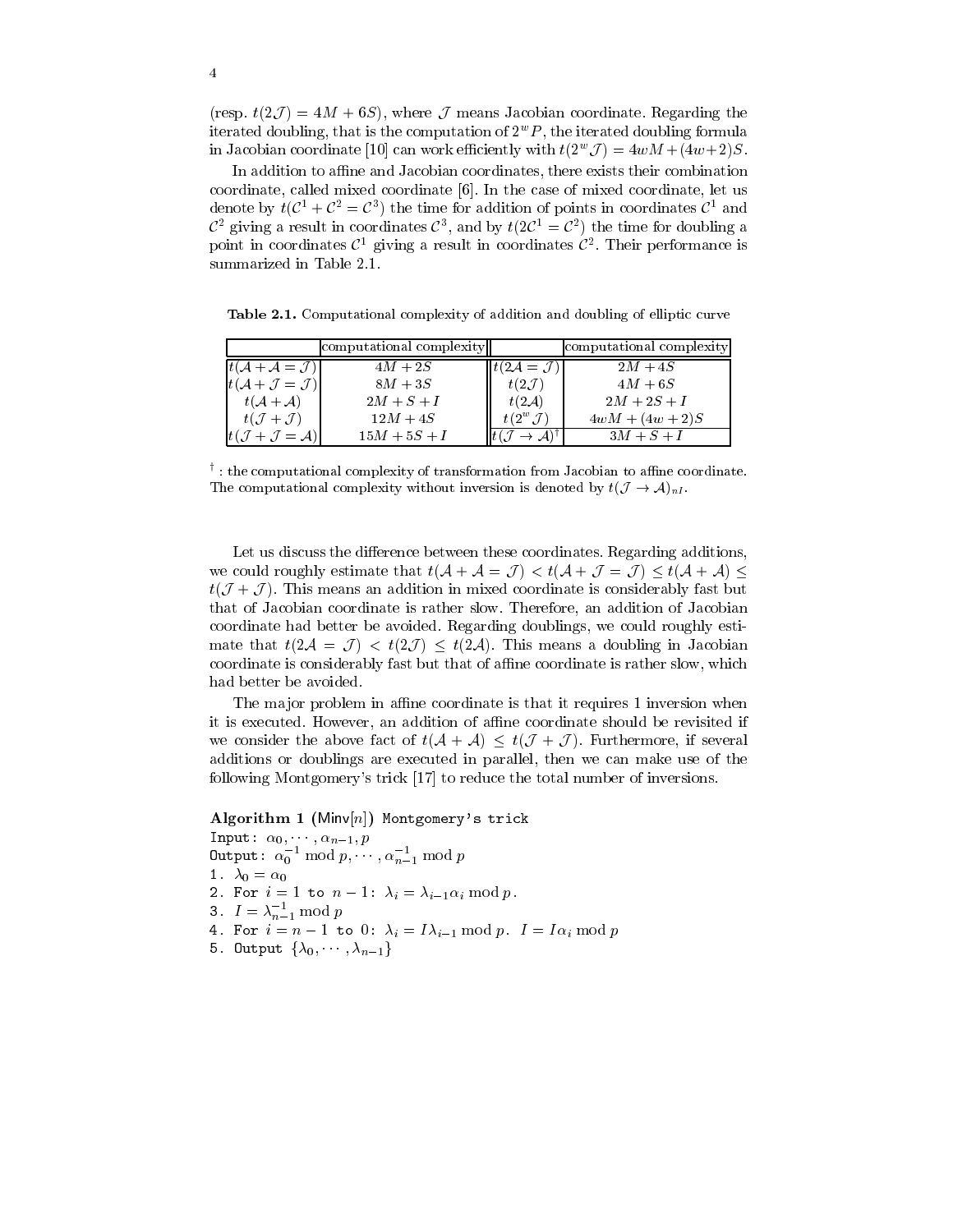The Montgomery's trick  $\text{Min}[n]$  works with  $3(n-1)$  multiplications and 1 inversion to compute n inversions, whose computation time is denoted by  $t(\text{Minv}[n]) =$  $3(n-1)M + I$ . Therefore, if several additions or doublings in affine coordinates are executed in parallel, then the total number of inversions can be reduced to 1 by executing  $\mathsf{Add}_{p}(P_1, P_2)$  and  $\mathsf{Dbl}_{p}(P_1)$  in parallel, applying the Montgomery's trick to execute  $\mathsf{Add}_{\mathsf{I}}(\alpha)$  and  $\mathsf{Dbl}_{\mathsf{I}}(\alpha)$  simultaneously, and finally executing  $\mathsf{Add}_{\mathsf{N}}(P_1, P_2, \lambda)$  and  $\mathsf{Dbl}_{\mathsf{N}}(P_1, \lambda)$  in parallel.

#### 2.2 Power analysis

There are two types of power analysis, SPA and DPA, which are described in [1]. RPA is one of DPA, which uses characteristic of some elliptic curve to have a special point [9].

**Simple Power Analysis:** SPA makes use of such an instruction performed during a scalar multiplication that depends on the data being processed. In order to be resistant to SPA, any branch instruction of scalar multiplication should be eliminated. There are mainly two types of countermeasures: the fixed procedure method and the indistinguishable method. The fixed procedure method deletes any branch instruction conditioned by a secret scalar  $k$  such as the addand-double-always algorithm. The indistinguishable method conceals all branch instructions of scalar multiplication algorithm by using indistinguishable addition and doubling operations, in which dummy operations are inserted.

Differential Power Analysis: DPA uses correlation between power consumption and specific key-dependent bits. In order to be resistant to DPA, power consumption should be changed at each new execution. There are mainly 3 types of countermeasures, the randomized-projective-coordinate method (RPC), the randomized curve method  $(RC)$ , and the exponent splitting  $(ES)$  [3]. RPC uses Jacobian or Projective coordinate to randomize a point  $P = (x, y)$  into  $(r^2x, r^3y, r)$  or  $(rx, ry, r)$  for a random number  $r \in \mathbb{F}_p^*$ , respectively. RC maps an elliptic curve into an isomorphic elliptic curve by using an isomorphism map of  $(x, y)$  to  $(c^2x, c^3y)$  for  $c \in \mathbb{F}_p^*$ . ES splits a scalar and computes  $kP = rP + (k-r)P$ for a random integer  $r$ .

**Refined Power Analysis:** RPA reveals a secret key  $k$  by using a special ellipticcurve point with a zero value, which is defined as  $(x, 0)$  or  $(0, y)$ . These special points of  $(x, 0)$  and  $(0, y)$  can not be randomized by RPC or RC since they still have a zero value such as  $(r^2x, 0, r)$  (resp.  $(rx, 0, r))$  and  $(0, r^3y, r)$  (resp.  $(0, ry, r)$  in Jacobian (resp. Projective) coordinate after conversion. ES can resist RPA because an attacker cannot handle an elliptic curve point in such a way that a special point with zero value can appear during an execution.

#### 2.3 A review of Mamiya-Miyaji-Morimoto-Algorithm

We briefly review MMM-algorithm [14]. Assume that the size of the underlying filed and the scalar  $k$  are  $n$  bits. MMM-algorithm first chooses a random initial point (RIP) R, computes  $kP+R$  from left to right without any branch instruction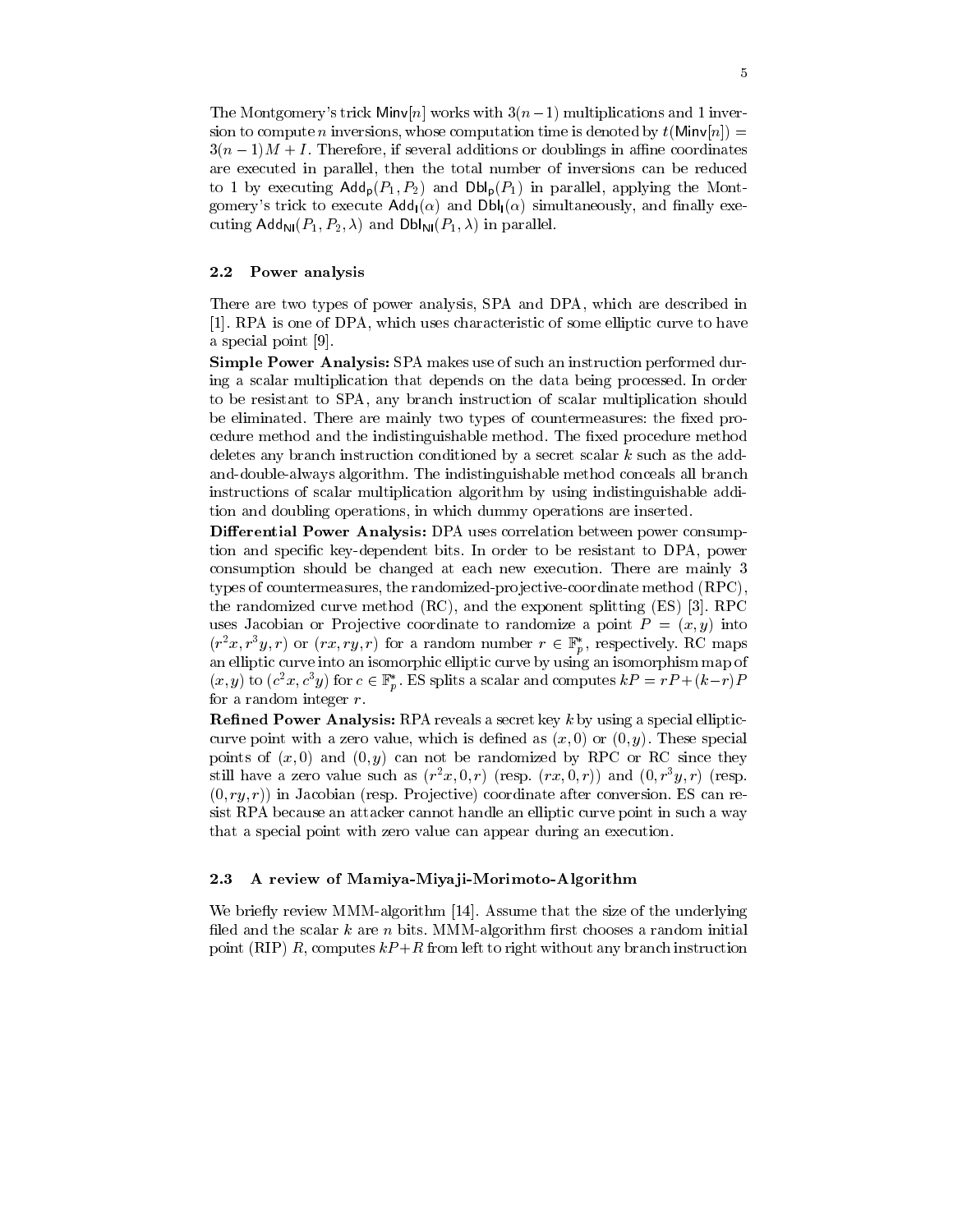dependent on the data being processed, subtracts R from a result, and gets  $kP$ . By using a random initial point at each execution of exponentiation, any point or any register used in addition formulae changes at each execution, which prevents an attacker from controlling a point  $P$  itself as he needs. Thus, it is resistant to SPA, DPA, and RPA<sup>3</sup>.

Let us briefly review MMM-algorithm (See Figure 1). First divide  $n$  bits into h blocks and choose a random point  $R \in E(\mathbb{F}_p)$ . Then, MMM-algorithm computes  $kP + R$  by representing  $kP + R$  to  $\frac{(1 \prod_{i=1}^{n} R + (k_{n-1} \cdots k_1 k_0)P)}{b}$ and executing the  $(h + 1)$ -simultaneous scalar multiplication, where  $b = \lceil \frac{n}{h} \rceil$ . The simultaneous scalar multiplication first constructs a table of  $(2<sup>h</sup> - 1)$  points  $T[0, s]$  for an h-bit integer  $s = \sum_{\ell=0}^{h-1} s_{\ell} 2^{\ell}$  ( $s_{\ell} \in \{0, 1\}$ ),

$$
T[0, s] = \sum_{\ell=0}^{h-1} s_{\ell} 2^{b\ell} P - R,
$$

and then repeats 1 addition to a table point  $T[0,s]$  and 1 doubling from left to right in a b-bit block. The following is the detailed algorithm. In this paper, we also denote the algorithm by  $h$ -MMM-algorithm where we want to describe the number of divisions  $h$ .

### Algorithm 2  $(h\text{-}\text{MMM-algorithms})$

Input:  $k = \sum_{i=0}^{n-1} k[i] 2^i$ , P  $0$ utput:  $kP$ 0.  $k_j = \sum_{\ell=0}^{h-1} k[b\ell + j] 2^{\ell}$   $(j \in \{0, \dots, b-1\})$ . 1.  $T[0] = \text{randompoint}()$ . Table construction 2. Compute  $B[i] = 2^{bi}P$  for  $0 \le i \le (h-1)$ . 3. Compute  $T[0, s] = \sum_{\ell=0}^{h-1} s_{\ell} B[\ell] - T[0]$  for an h-bit integer<br> $s = \sum_{\ell=0}^{h-1} s_{\ell} 2^{\ell}$  ( $s_{\ell} \in \{0, 1\}$ ). Therefore,  $T[0, 0] = -T[0]$ . Main computation 4. For  $j = b - 1$  to 0:  $T[0] = 2T[0] + T[0, k<sub>i</sub>]$ . 5. Output  $T[0] + T[0,0]$ .

#### 3 Generalized MMM-Algorithm

In this section, we give the generalized MMM-algorithm to improve the flexibility of tables as well as computational complexity, while it can resist SPA, DPA, and RPA. Our idea is inspired by an exponentiation algorithm with a fixed point [13,

 $\boldsymbol{\beta}$ An SPA in the chosen-message-attack scenario [19] that uses a point  $P$  with order 2 is applied to MMM-algorithm. However, we can easily avoid this attack by checking  $2P \neq \mathcal{O}$  before computing  $kP$ .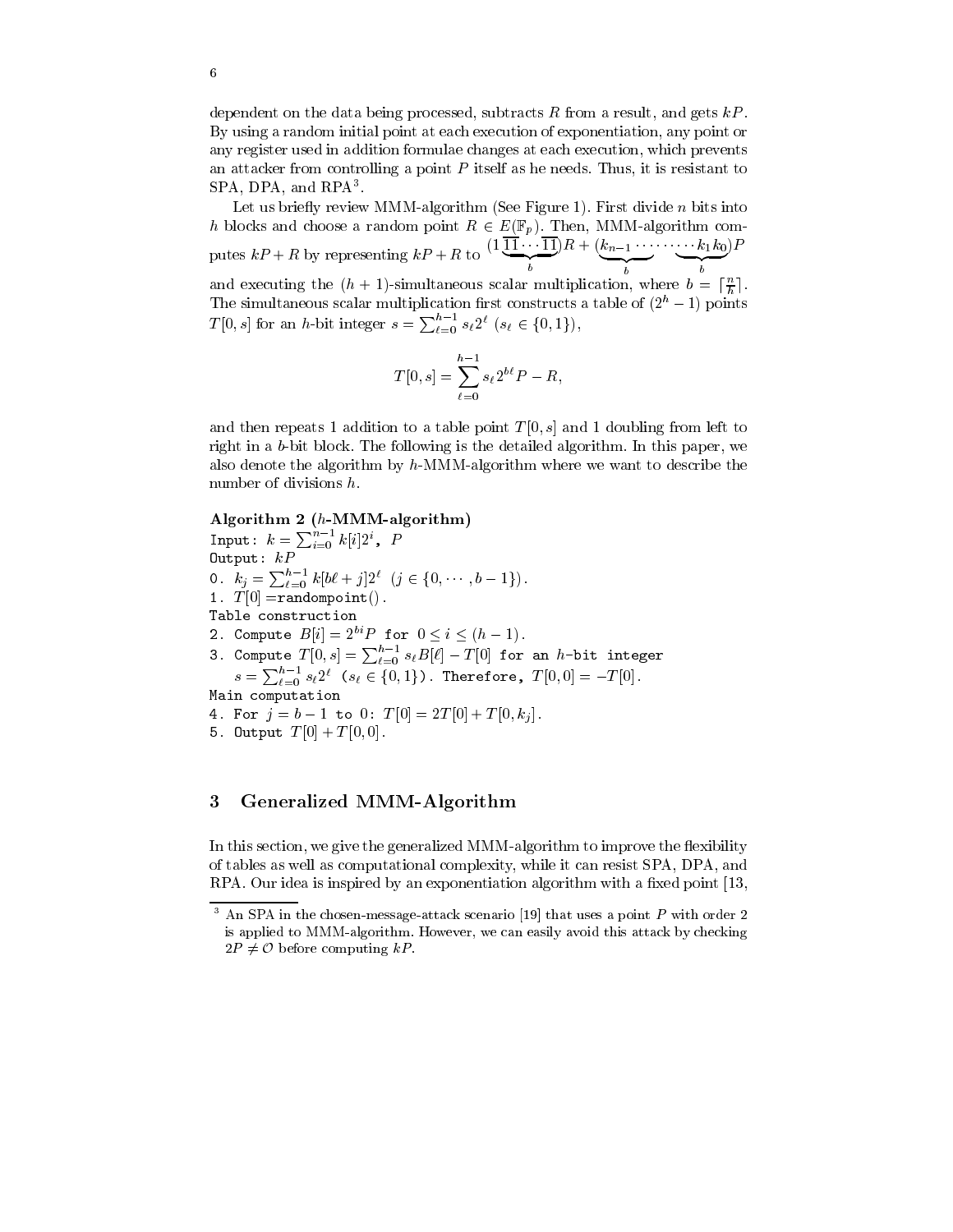

Fig. 1. MMM-algorithm

 $[12]^4$ . Let k be n bits, h and v be positive integers,  $\lceil \frac{n}{h} \rceil = a$ , and  $\lceil \frac{a}{n} \rceil = b$ . Let us also use notation such as  $t(2\mathcal{A} = \mathcal{J})$ ,  $t(2^w \mathcal{J})$ ,  $t(\mathcal{J} \stackrel{n}{\rightarrow} \mathcal{A})_{nI}$ ,  $t(\text{Minv}[n])$ , and so on, defined in Section 2.

#### $3.1$ **Algorithm Intuition**

MMM-algorithm computes  $kP + R$  by dividing k into  $h \times 1$  blocks and executing the  $(h + 1)$ -simultaneous-scalar multiplication of b-bit numbers, where  $\lceil \frac{n}{b} \rceil = a$ and  $\lceil \frac{a}{1} \rceil = b$ . Our target is to generalize MMM-algorithm by dividing k into  $h \times v$  blocks and executing the  $(h+1)$ -simultaneous-scalar multiplication of b-bit numbers. Therefore, MMM-algorithm is a special case of our generalization with  $(h, v) = (h, 1).$ 

Then, the issues to resolve are: how to embed a random point R into  $h \times v$ blocks efficiently; and how to find the optimal  $(h, v)$  for the generalized MMMalgorithm together with the best coordinates. Regarding the former issue, one way is to use v random points  $R_i$ , compute  $kP + R_1 + \cdots + R_v$ , and subtract  $R_1 + \cdots + R_v$  from a result. Another way, which reduces the computational complexity, is to use a random point R in the same way as MMM-algorithm, compute  $kP + vR$ , and subtract vR. Regarding the latter issue, the best combination of coordinates in table construction, table points themselves, and main computation should be investigated for each  $(h, v)$  from the point of view of both computational and memory complexity.

#### $3.2$ GMMM-algorithm

Here we show the generalized MMM-algorithm, which is called GMMM-algorithm in this paper. The brief idea of GMMM-algorithm is described in Figure 2.

 $\overline{4}$ The fixed-point exponentiation algorithm divides an exponent k into  $h \times v$  blocks and makes a pre-computed table based on the blocks. The application to elliptic curves is discussed in [5]. MMM-algorithm could be considered as a combination of the exponentiation algorithm with  $h \times 1$  blocks and a random initial point.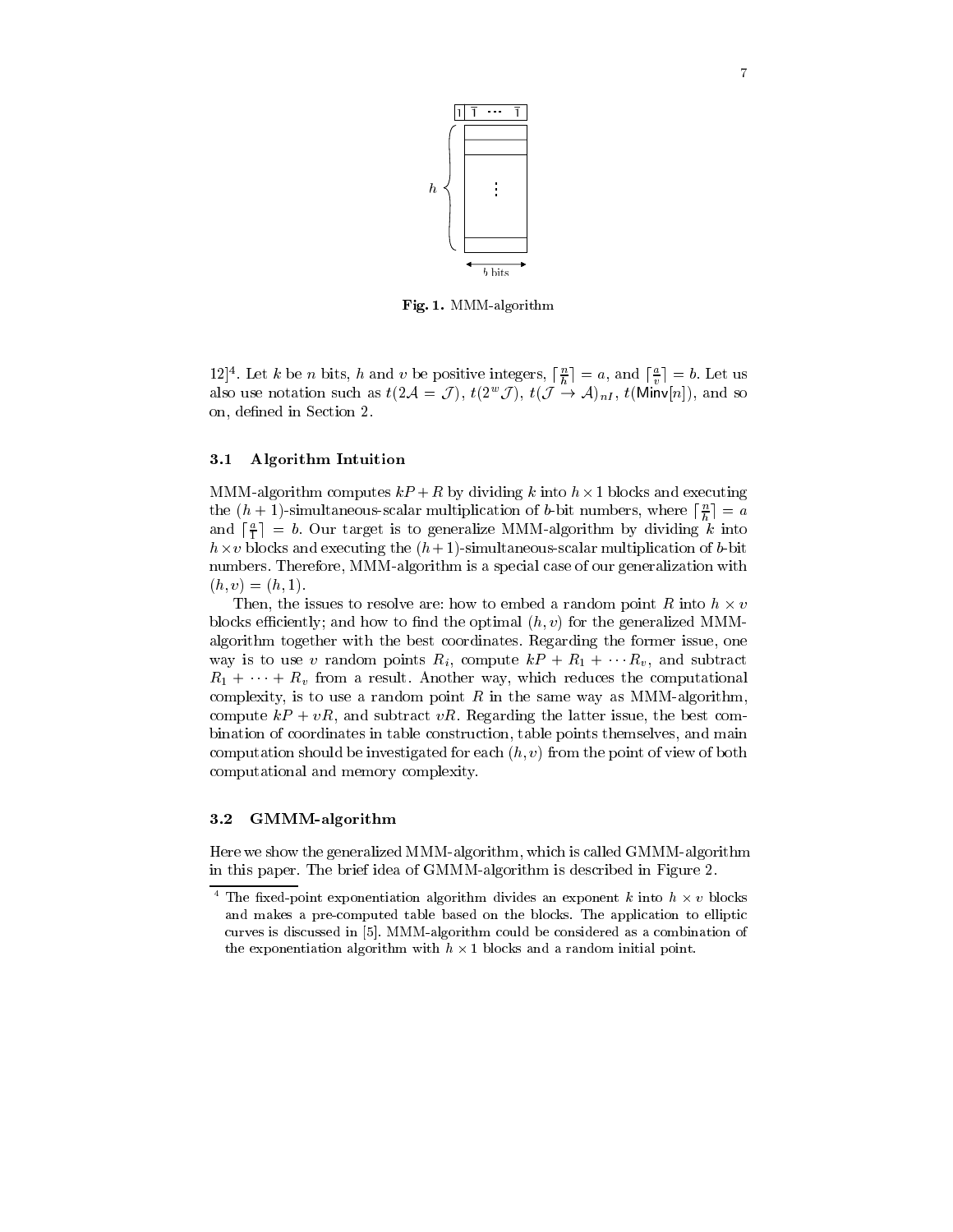8

```
Algorithm 3 ((h, v)-GMMM-algorithm)
Input: k = \sum_{i=0}^{n-1} k[i] 2^i, P
Output: kP0. k_{i,j} = \sum_{\ell=0}^{h-1} k[a\ell + j + bi]2^{\ell} ((i,j) \in \{0, \dots, v-1\} \times \{0, \dots, b-1\}).<br>1. For i = 0 to v - 1: R[i] = \text{randompoint}().
Table Construction
2. Compute B[i,\ell]=2^{a\ell+bi}P for 0\leq i\leq (v-1) and 0\leq \ell\leq (h-1).
     Then B[0,0] = P.
3. Compute T[i, s] = \sum_{\ell=0}^{h-1} s_{\ell} B[i, \ell] - R[i] for 0 \le i \le (v-1) and an h-bit<br>integer s = \sum_{\ell=0}^{h-1} s_{\ell} 2^{\ell}. Then T[i, 0] = -R[i] for 0 \le i \le (v-1).
Main computation
4. Initialization: T[0] = R[0] + \cdots + R[v-1]. T[1] = -T[0].
5. For j = b - 1 to 0 by -1main-loop: T[0] = 2T[0] + \sum_{i=0}^{v-1} T[i, k_{i,j}].<br>6. Finalization: T[0] = T[0] + T[1].
```
- 
- 7. Output  $T[0]$ .



Fig. 2. Generalized MMM-algorithm

Remark:

1. To reduce the computational and memory complexity, 1 random point  $R$ would be used instead of v points  $\{R[i]\}\$ . In this case, the initialization step in Algorithm 3 is changed to  $T[0] = vR$ ; and only  $T[0,0] = -R$  in the step 3 in Algorithm 3 is kept during the execution.

2. In the current GMMM-algorithm, one fixed power-consumption pattern is observed for any k with a bit length of  $n \leq bwh$  for the sake of a brief description. However, GMMM-algorithm can be described in such a way that 1 addition is saved for the first  $bv - a$  rounds if the  $(v - 1)$ -th block are not full.

3. GMMM-algorithm can also work with two divisions of  $(h_1, v_1) \times (h_2, v_2)$  to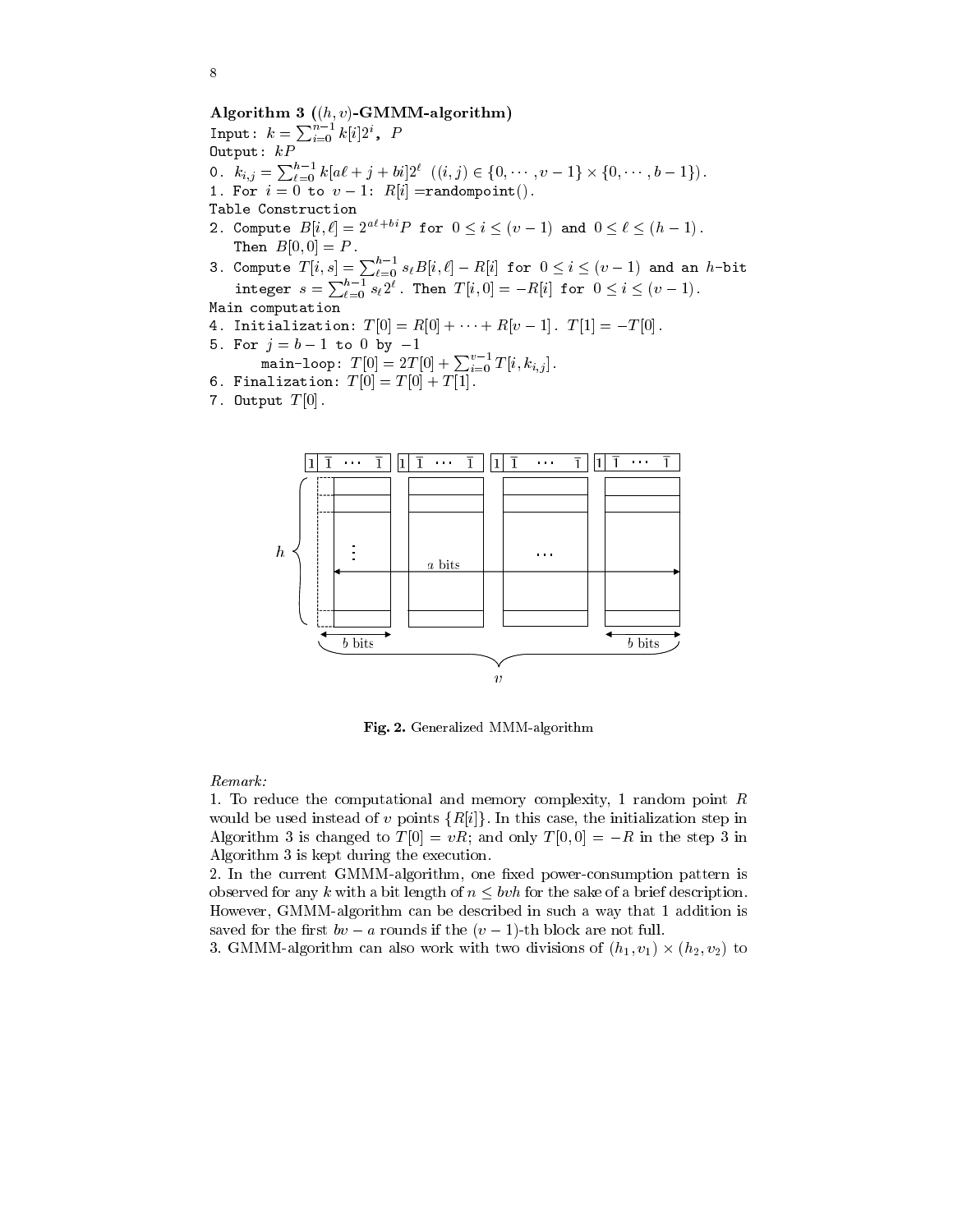give the further wide range of time-memory tradeoffs, which will be shown in the final version of this paper.

Theorem 1 (Correctness). GMMM-algorithm can compute kP correctly for a given elliptic-curve point P and a scalar  $k = \sum_{i=0}^{n-1} k[i]2^i$ .

**proof:** For elliptic-curve points P,  $R[0], \cdots, R[v-1]$  and a scalar k, set  $B[i, \ell] =$  $2^{a\ell + bi}P$  for  $0 \le i \le (v-1)$  and  $0 \le \ell \le (h-1)$ ,  $T[i, s] = \sum_{\ell=0}^{h-1} s_{\ell}B[i, \ell] - R[i]$  for  $0 \le i \le (v-1)$  and an h-bit integer  $s = \sum_{\ell=0}^{h-1} s_{\ell}2^{\ell}$ ,  $k_{i,j} = \sum_{\ell=0}^{h-1} k[a\ell + j + bi]2^{\ell}$  $((i, j) \in \{0, \dots, v-1\} \times \{0, \dots, b-1\}),$  and  $T[0] = R[0] + \dots + R[v-1]$ . Then,<br>by describing 1 as a  $(b + 1)$ -bit integer such as  $1 = 1$   $\overline{11} \dots \overline{11}$ , we get

$$
kP + R[0] + \cdots + R[v-1] = T[0] + \sum_{j=0}^{b-1} \sum_{i=0}^{v-1} \left( \sum_{\ell=0}^{h-1} k[a\ell + bi + j] 2^{a\ell + bi + j} P - 2^{j} R[i] \right)
$$
  

$$
= T[0] + \sum_{j=0}^{b-1} 2^{j} \sum_{i=0}^{v-1} \left( \sum_{\ell=0}^{h-1} k[a\ell + bi + j] 2^{a\ell + bi} P - R[i] \right)
$$
  

$$
= T[0] + \sum_{j=0}^{b-1} 2^{j} \sum_{i=0}^{v-1} T[i, k_{i,j}].
$$

Therefore, the main-loop in GMMM-algorithm computes  $kP + R[0] + \cdots + R[v-$ 1] and, thus, GMMM-algorithm can compute  $kP$  correctly.  $\Box$ 

Theorem 2 (Security). GMMM-algorithm is secure against SPA, DPA, and  $RPA$ .

**proof:** GMMM-algorithm lets the power-consumption pattern be fixed regardless of the bit pattern of a secret key  $k$ , and thus it is resistant to SPA. GMMMalgorithm makes use of a random initial point at each execution and let all variables  $\{T[i, s]\}$  be dependent on the random point. Thus, an attacker cannot control a point in such a way that it outputs a special point with a zero-value coordinate or zero-value register. Therefore, if  $\{R[i]\}\$ is chosen randomly by some ways, GMMM-algorithm can be resistant to DPA and RPA.  $\Box$ 

In order to enhance the security against address-bit DPA<sup>5</sup> (ADPA) and an SPA in the chosen-message-attack scenario, the same discussion as MMM-algorithm holds in GMM-algorithm.

#### $3.3\,$ The Optimal Division with the Best Coordinate

Both MMM- and GMMM-algorithms aim at a random-point scalar multiplication and, thus, each execution starts with the table construction. Therefore,

 $5$  ADPA is one of DPA, which uses the leaked information from the address bus and can be applied on such algorithms that fix the address bus during execution.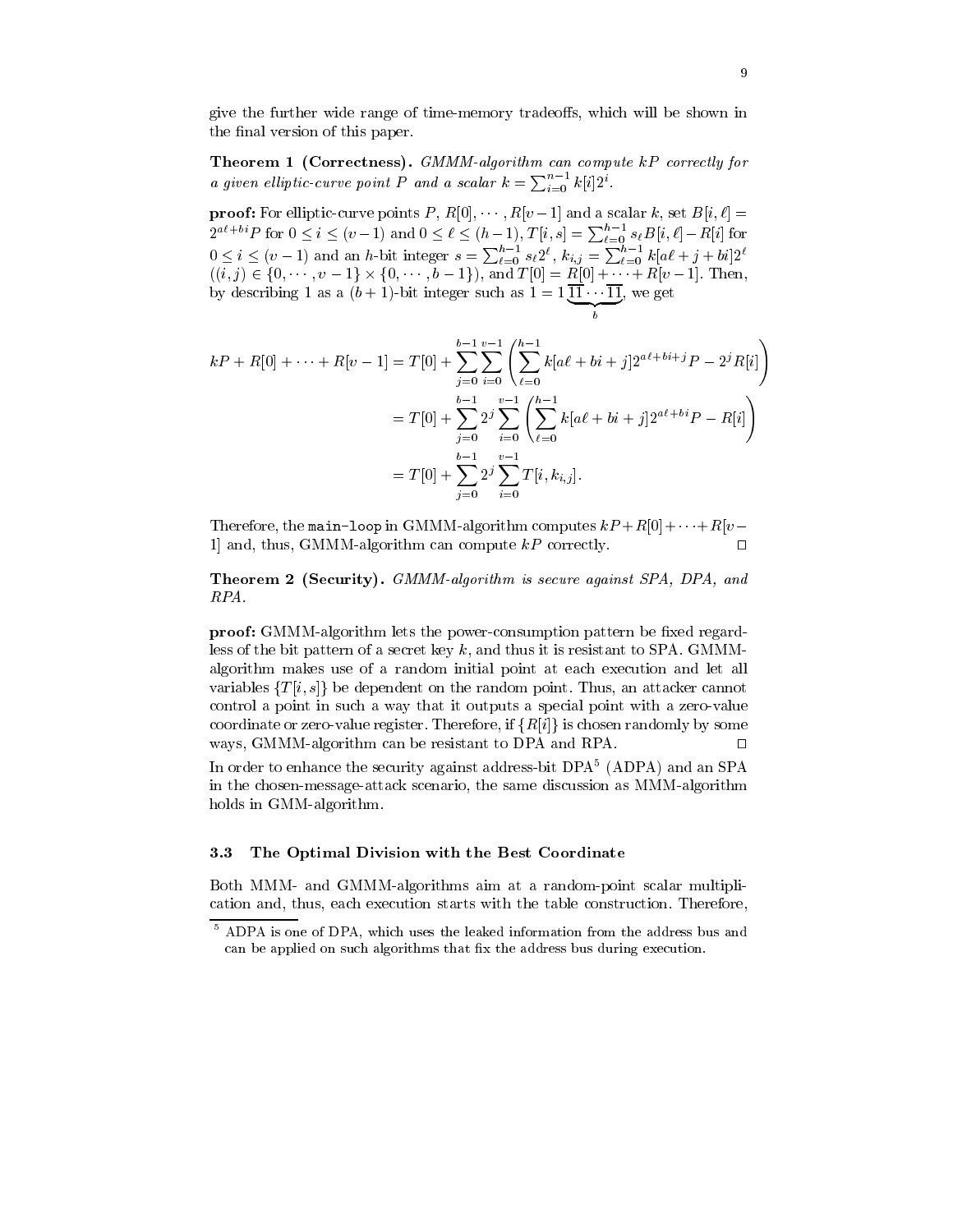both are evaluated by the total complexity of the table construction and main computation. MMM-algorithm has employed Jacobian coordinate in the whole procedures. Therefore, any pre-computed point is given in Jacobian coordinate as well as any computation being done in Jacobian coordinate. However, it should be revisited. Because the computational complexity of addition in Jacobian coordinate is considerably large even if iterated doublings in Jacobian coordinate compute the table construction efficiently (see Table 2.1).

Let us investigate the optimal  $(h, v)$  with the best coordinates in GMMMalgorithm by separating two phases of table construction and main computation. The table-construction phase computes, first, hv base points  $B[i, \ell]$  by iterated doublings and, then,  $(2^h - 1 - hv)$  points of  $T[i, s] = \sum_{\ell=0}^{h-1} s_{\ell} B[i, \ell] - R[i]$  by only additions. As for the iterated doublings, Jacobian coordinate is the best coordinate as we have described the above. However, the base points themselves should be converted into affine coordinate to reduce the computational complexity of the next computation of  $T[i, s]$ . For the conversion from Jacobian to affine coordinate, we can apply Montgomery trick (Algorithm 1). Then, all base points  $B[i, \ell]$  can be transformed into affine coordinate with the computational complexity of  $3(2hv-3)M + (hv-1)S + I$ . The computation of  $T[i, s]$  can be executed simultaneously for each hamming weight of  $s = \sum_{\ell=0}^{h-1} s_{\ell} 2^{\ell}$ . Therefore, affine coordinate with the Montgomery trick would be the best. By the above two procedures, we get a pre-computed table with affine coordinate. On the other hand, the main computation repeats additions to each pre-computed point  $T[i, s]$ with affine coordinate and 1 doubling. Therefore, there exist two methods. One is mixed coordinate, in which main computation is done in Jacobian coordinate while pre-computed points are given in affine coordinate. The other is affine coordinate with the Montgomery trick, in which main computation is done in affine coordinate by applying the Montgomery trick in each iteration. Then, only 1 inversion is required in each iteration.

Let us summarize the above discussion as follows:

- Table construction:
	- Repeated-doubling phase: Jacobian coordinate,
	- Simultaneous-addition phase: affine coordinate with the Montgomery trick,
- Main computation:
	- case 1: mixed coordinates of Jacobian and affine coordinates,
	- $\bullet$  case 2: affine coordinate with the Montgomery trick.

The best combination of coordinates depends on  $(h, v)$  and the ratio of  $I/M$ , which will be shown in Section 3.4.

#### 3.4 Performance

Let us discuss the memory and computational complexity of  $(h, v)$ -GMMMalgorithm in both cases 1 and 2, where the case 1 constructs a table by repeated doublings in Jacobian coordinate and simultaneous additions in affine coordinate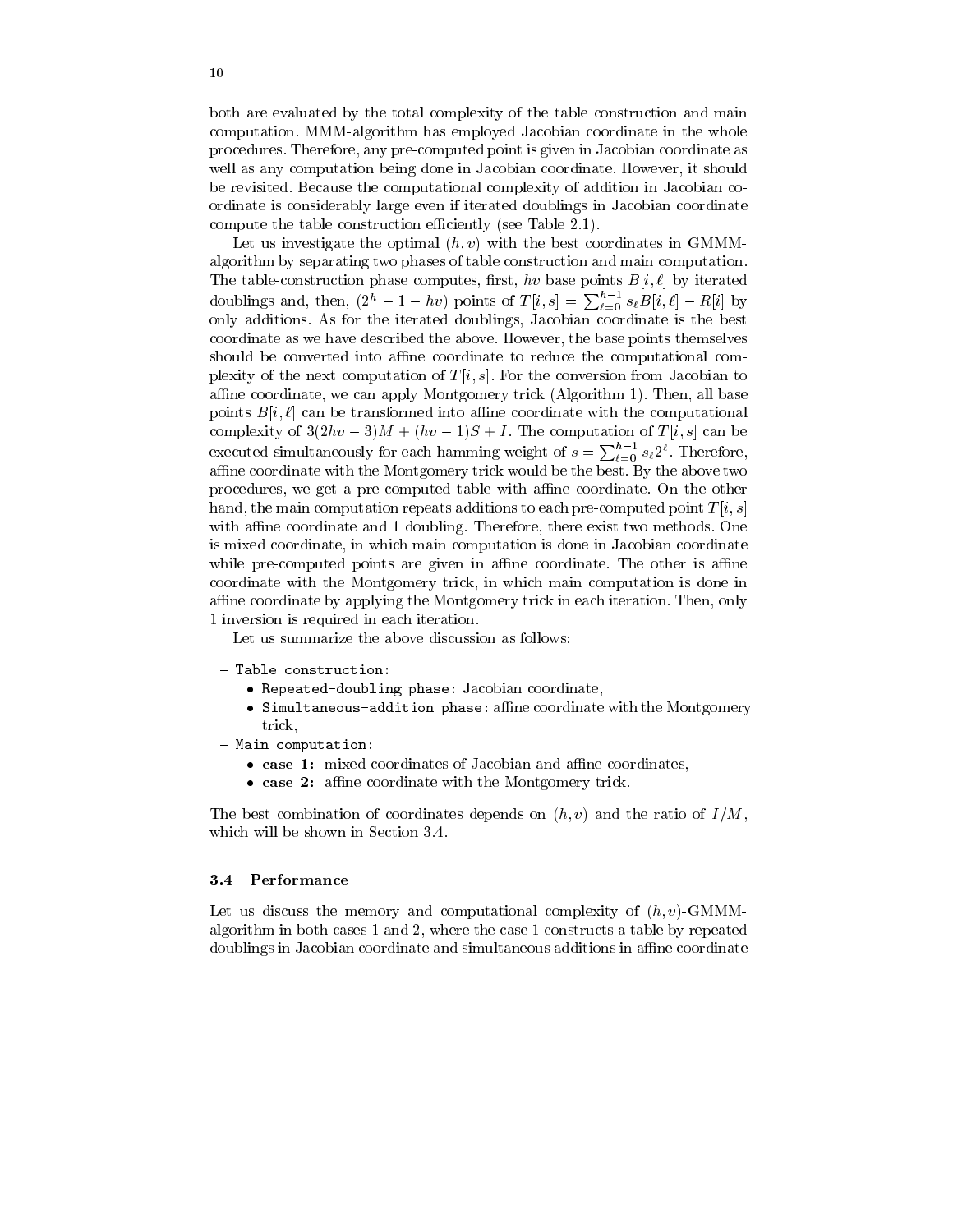with the Montgomery trick and executes the main computation in mixed coordinates of Jacobian and affine coordinates; and the case 2 constructs a table in the same way as the case 1 and executes the main computation in affine coordinate with the Montgomery trick. To make the discussion simple, we assume that 1 random point is used for 1 execution in the same way as MMM-algorithm.

As for the memory complexity, a table with  $(2<sup>h</sup> - 1)v$  points are required, which are represented in affine coordinate in both cases. In addition, 3 points of  $T[0,0], T[0],$  and  $T[1]$  are used. All these points are given in affine coordinate in the case 1, while, in the case 2, only  $T[0,0]$  is given in affine coordinate and the others are given in Jacobian coordinate.

Let us investigate the computational complexity by separating two phases of the table construction and the main computation. First, let us discuss the table construction phase, in which both cases 1 and 2 employ the same procedure. The table construction consists of the repeated-doubling part and the simultaneousaddition part. The repeated-doubling part computes  $\{B[i,\ell]\}\$  by executing the iterated doublings in Jacobian coordinate and transforming their results in Jacobian coordinate to affine coordinate. Thus, the total computational complexity of the repeated-doubling part is

$$
t(2\mathcal{A}=\mathcal{J})+t(2^{b(v-1)+a(h-1)-1}\mathcal{J})+(hv-1)t(\mathcal{J}\rightarrow \mathcal{A})_{nI}+t(\mathsf{Minv}[hv-1]) \text{ if } vh\neq 1
$$

In the case of  $vh = 1$ , we can skip the repeated-doubling part. The simultaneous-<br>addition phase computes  $T[i, s] = \sum_{\ell=0}^{h-1} s_{\ell} B[i, \ell] - R[i]$  simultaneously for each<br>hamming weight of  $s = \sum_{\ell=0}^{h-1} s_{\ell} 2^{\ell}$ . Therefo 1 of s, that is, computes  $\{B[i,\ell]-R[i]\}_{\ell,i}$  simultaneously by executing additions in affine coordinate together with Montgomery's trick. Thus, the total computational complexity of the simultaneous-addition part is

$$
\sum_{i=1}^h \left( v \binom{h}{i} t (A+A)_{nI} + t(\text{Minv}[v \binom{h}{i}]) \right),
$$

where  $\binom{h}{i}$  means the combination to choose *i* elements from *h* elements. Then, we've got a precomputed table in affine coordinate.

Let us discuss the main-computation phase, in which each case employs each different procedure. The main-computation phase consists of initialization, main loop, and finalization (step 4, 5, and 6 in Algorithm 3, respectively). Let us focus on the case 1, that is the mixed coordinates of Jacobian and affine coordinates. The computational complexity of the main loop is

$$
a \cdot t(\mathcal{J} + \mathcal{A} = \mathcal{J}) + b \cdot t(2\mathcal{J}).
$$

The computational complexity of initialization (resp. finalization) is that to compute  $T[0] = vR$  for R in affine coordinate giving a result in Jacobian coordinate (resp.  $T[0] + T[1]$  of points in Jacobian coordinate giving a result in affine coordinate).

Let us focus on the case 2 of affine coordinate with the Montgomery trick. As for the computation of the main-loop, a tournament structure with  $v + 2$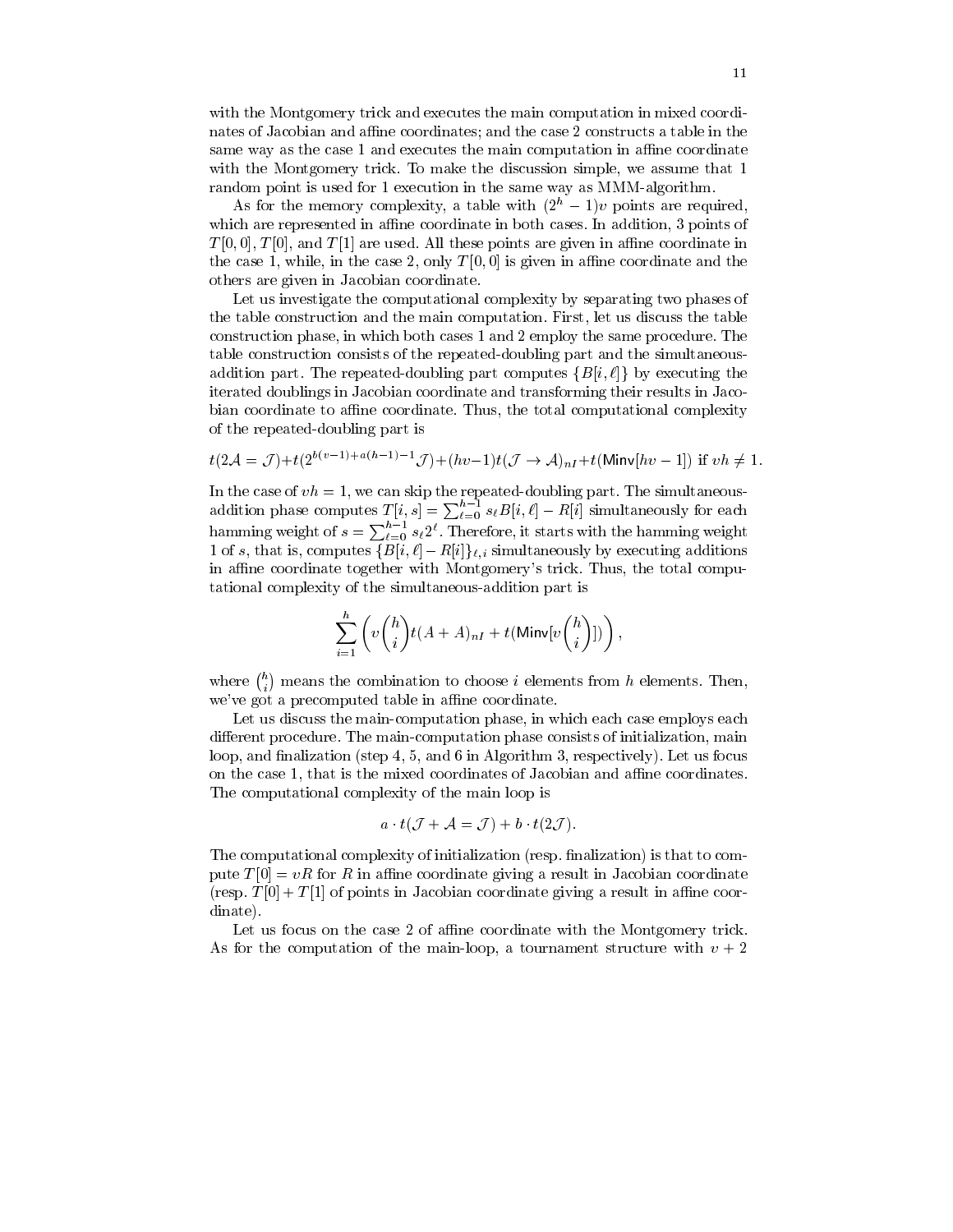

Fig. 3. Main computation of GMMM-algorithm in the case 2

leaves is applied, where v points of  $T[i, k_{i,j}]$  and doubling points of  $T[0]$  are in the leaf of the tournament structure (see Figure 3). We pairwise add points at leaves with a common parent, give its sum to the parent node, and carry out these procedures at each level to the root. By applying the Montgomery's trick to each level, only 1 inversion is required in each level. The simplest case is the binary tree case, which is described in [15]. Then, the computational complexity of the main loop is

$$
a \cdot t(\mathcal{A} + \mathcal{A})_{nI} + b \cdot t(2\mathcal{A})_{nI} + b \cdot t(\text{TournaMinv}[v + 2]),
$$

where  $t$ (TournaMinv[ $v + 2$ ]) denotes the computational complexity to get all inversions of  $(v+2)$ -point summation according to the tournament structure with  $(v+2)$  leaves. The computational complexity of initialization (resp. finalization ) is that to compute  $T[0] = vR$  of R in affine coordinate giving a result in affine coordinate (resp.  $T[0]+T[1]$  of points in affine coordinate giving a result in affine coordinate).

The above discussion is summarized in the following theorem.

**Theorem 3.** The total computational complexity of  $(h, v)$ -GMMM-algorithm with 1 random point, Comp, is given as follows: 1. In the case 1: mixed coordinates in the main computation, Comp =  $t(2\mathcal{A} = \mathcal{J}) + t(2^{b(v-1)+a(h-1)-1}\mathcal{J}) + (hv-1)t(\mathcal{J} \to \mathcal{A})_{nI} + t(\text{Minv}[hv-1])$  $+\sum_{i=1}^h (v\binom{h}{i}t(A+A)_{nI}+t(\text{Minv}[v\binom{h}{i}]))+t(v\mathcal{A}=\mathcal{J})$ + a  $t(\mathcal{J} + \mathcal{A} = \mathcal{J}) + b \cdot t(2\mathcal{J}) + t(\mathcal{J} + \mathcal{J} = \mathcal{A})$  (if  $vh \neq 1$ )  $Comp = t(\mathcal{A} + \mathcal{A}) + a \cdot t(\mathcal{J} + \mathcal{A} = \mathcal{J}) + b \cdot t(2\mathcal{J}) + t(\mathcal{J} + \mathcal{A} = \mathcal{A})$  (if  $vh = 1$ ). 2. In the case 2: affine coordinate with the Montgomery's trick in the main  $computation$  $Comp = t(2\mathcal{A} = \mathcal{J}) + t(2^{b(v-1)+a(h-1)-1}\mathcal{J}) + (hv-1)t(\mathcal{J} \to \mathcal{A})_{nI} + t(\text{Minv}[hv-1])$ +  $\sum_{i=1}^{h} (v \binom{h}{i} t (A + A)_{nI} + t(\text{Minv}[v \binom{h}{i}])) + t(v\mathcal{A}) + a \cdot t(\mathcal{A} + \mathcal{A})_{nI} + b \cdot t(2\mathcal{A})_{nI} + b \cdot t(\text{TournaMin}(v+2)) + t(\mathcal{A} + \mathcal{A}) \quad (if \quad vh \neq 1),$ <br>where  $\lceil \frac{n}{h} \rceil = a, \lceil \frac{a}{v} \rceil = b, \text{ and } t(v\mathcal{A}) \quad (resp. \quad t(v\mathcal{A} = \mathcal{J})) \quad$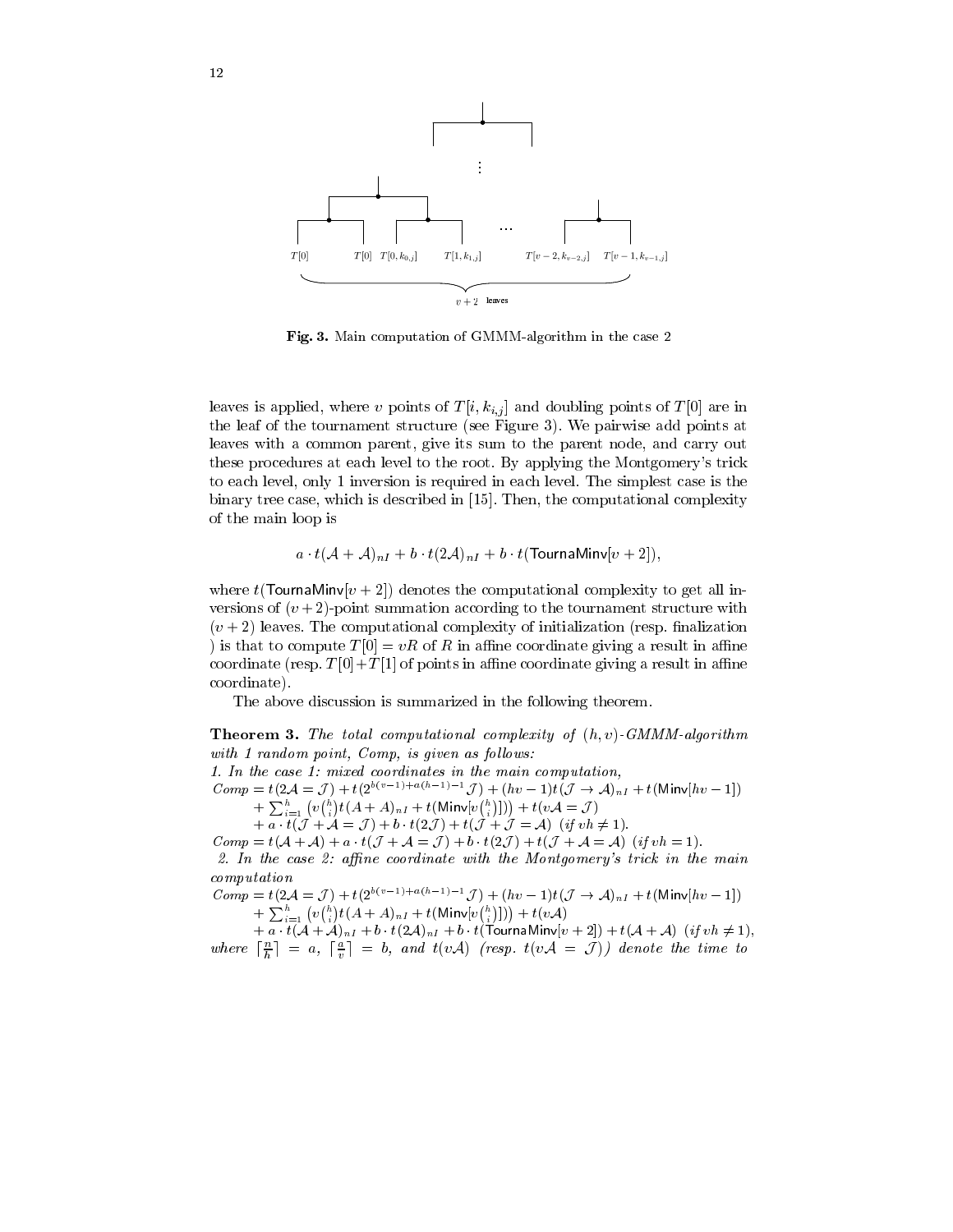#### Comparison  $\overline{4}$

In this section, we compare our algorithm with the previous countermeasures to SPA, DPA, and RPA, those are ES [3], randomized window algorithm [16], LRIP [11], and MMM-algorithm [14]. Here,  $M$ ,  $S$ , or  $I$  represents the computation amount of modular multiplication, square, or inversion, respectively. In order to make comparison easier, the computation complexity is also estimated in terms of M and I by assuming that  $S = 0.8M$  as usual and that  $S = 0.8M$  and  $I = 4M$  or  $I = 11M$  (typically the ratio<sup>6</sup>  $I/M$  is between 4 and 11). Memory complexity is evaluated by the number of finite-field elements, where 1 point in Jacobian (resp. affine) coordinate consists of 3 (resp. 2) field elements.

Table 4.1 shows the computational and memory complexity of GMMMalgorithm with cases 1 and 2 in the case of a  $160$ -bit scalar. These are arranged in ascending order of memory. Therefore, if we focus on either case of GMMM-algorithm, these are also arranged in descending order of computational complexity. However, the case 1 has advantage over the case 2 if the ratio of inversion over multiplication is rather large and, thus, better case depends on the ratio of  $I/M$ . We also compute a break-even point for the borderline between both cases. The break-even point shows  $I/M$  when the computational complexity of GMMM-algorithm with the case 1 is equal to that with the case 2 under  $S = 0.8M$ . Thus, if  $I/M$  is smaller than the indicated value, GMMM-algorithm with the case 2 is more efficient than that with the case 1. For example,  $(3,1)$ -GMMM with the case 1 is more efficient than  $(3,2)$ -GMMM with the case 2 if and only if  $I/M > 8.4$ . Each division of  $(1,1)$ ,  $(2,1)$ ,  $(3,1)$  or  $(4,1)$ -GMMMalgorithm corresponds to that of 1, 2, 3, or  $4\text{-}MMM$ -algorithm, respectively. The difference is: MMM-algorithm uses Jacobian coordinate in the whole execution but GMMM-algorithm with the case 1 employs mixed coordinate. Note that GMMM-algorithm with the case 2 can not be applied to these cases.

Table 4.2 shows the computational and memory complexity of previous algorithms in the case of a 160-bit scalar, where Jacobian coordinate is used for the whole computation and a result is transformed into affine coordinate according to their original proposals.

By generalizing MMM-algorithm to GMMM-algorithm, we see that more flexibility, that is a wider range of time-memory tradeoffs, can be realized. Furthermore, the optimization of coordinates can reduce both the computational complexity and memory even if both MMM and GMMM-algorithms use the same division. In fact, GMMM-algorithm performs better than any previous method under the above realistic assumptions concerning the ratio  $I/M$ . For example,  $(1,1)$ -GMMM-algorithm with the case 1 can reduce the computational

<sup>- 6</sup> Generally, the ratio of  $I/M$  depends on the algorithm used and the size and type of the finite field. The ratio in  $[7,2]$  (resp.  $[6]$ ) is between 4 and 10 (resp. 4 and 11). So here we adopt the wider range. A discussion on the ratio can be found in  $[4]$ .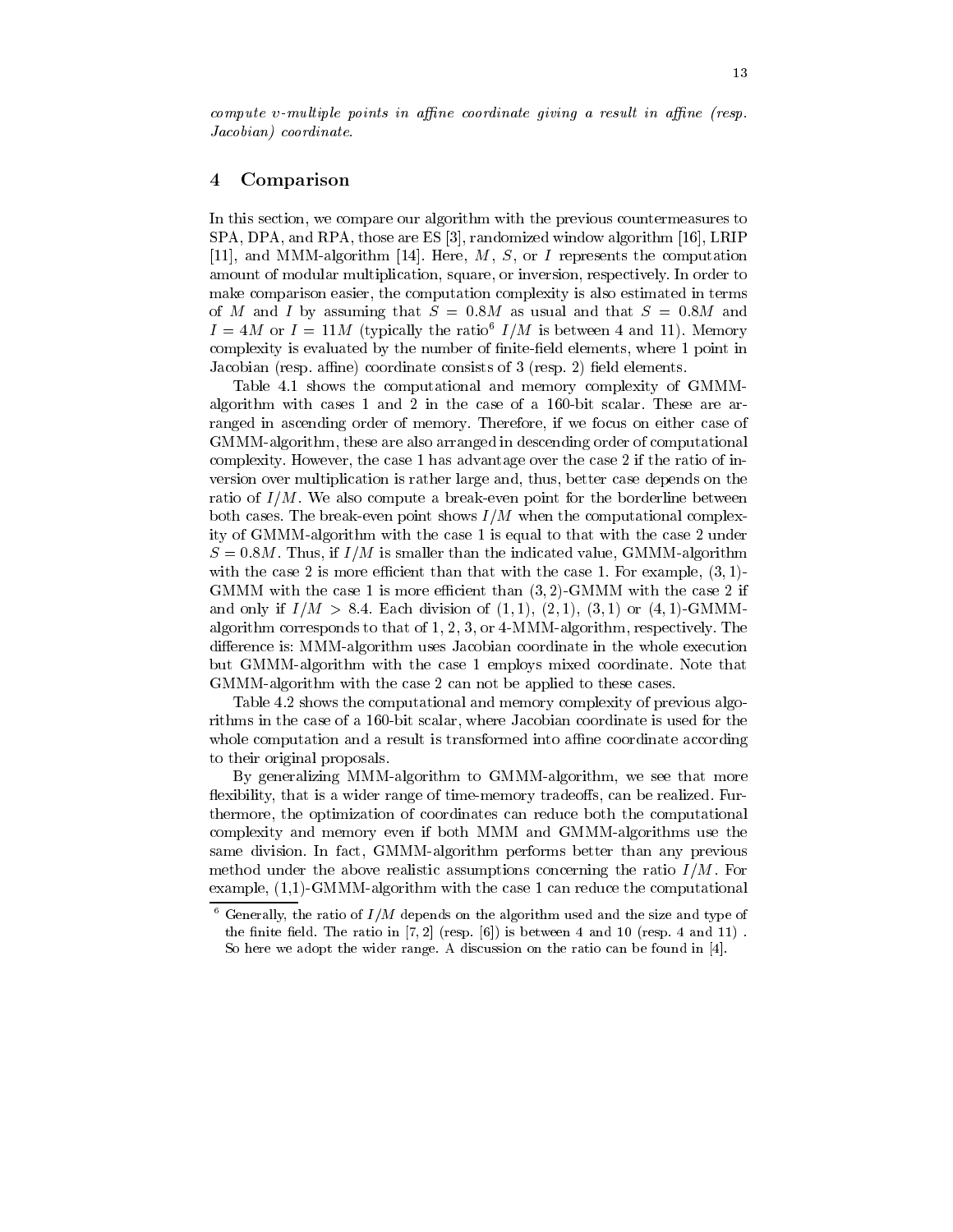complexity of 1-MMM-algorithm by 19% over for the range of  $I/M$  and also reduce the memory size.  $(4,1)$ -GMMM-algorithm with the case 1 can reduce the computational complexity of 4-MMM-algorithm by 13.2% over for the range of  $I/M$  and also reduce the memory by 25.4 %. Note that 4-MMM-algorithm is the most efficient case in MMM-algorithm<sup>7</sup>. However, even  $(2, 2)$ -GMMM-algorithm with the case 2 or  $(3,1)$ -GMMM-algorithm with the case 1 can work faster than 4-MMM-algorithm under the range of  $I/M < 7.9$  or 49.3 and also reduce the memory by  $64.8\%$  or  $62.8\%$ , respectively.

Table 4.1. Performance of GMMM-algorithm (160 bits)

| division $(h, v)$         | Computational complexity                             |                                 |  | $\vert$ Memory <sup>‡</sup> $\vert I/M^{\star} \vert$ |                |     |
|---------------------------|------------------------------------------------------|---------------------------------|--|-------------------------------------------------------|----------------|-----|
| case 1 or 2               |                                                      | $S=0.8M$                        |  | $I = 4M$ $I = 11M$                                    |                |     |
| $(1,1)^{\dagger}$ -case 1 | $1933M + 1445S + 2I$                                 | $3089M + 2I$ 3097M 3111M        |  |                                                       | $\overline{7}$ |     |
| $(1, 2)$ -case 2          | $1052M + 648S + 164I$ 1570.4M + 164I 2226.4M 3374.4M |                                 |  |                                                       | 10             |     |
| $(1, 2)$ -case 1          | $1945M + 1294S + 3I$                                 | $2980.2M + 3I$ 2992.2M 3013.2M  |  |                                                       | 12             | 8.8 |
| $(2,1)^{\dagger}$ -case 1 | $1305M + 1051S + 4I$                                 | $2145.8M + 4I$ 2161.8M 2189.8M  |  |                                                       | 14             |     |
| $(2, 2)$ -case 2          | $881M + 654S + 85I$                                  | $1404.2M + 85I$ 1744.2M 2339.2M |  |                                                       | 18             |     |
| $(2, 2)$ -case 1          | $1334M + 980S + 4I$                                  | $2118M + 4I$ $2134M$ $2162M$    |  |                                                       | 20             | 88  |
| $(3,1)^{\dagger}$ case 1  | $1128M + 934S + 5I$                                  | $1875.2M + 5I 1895.2M$ 1930.2M  |  |                                                       | 22             |     |
| $(3,2)$ -case 2           | $873M + 672S + 60I$                                  | $1410.6M + 60I/1650.6M$ 2070.6M |  |                                                       | 34             | 8.4 |
| $(4,1)^{\dagger}$ -case 1 | $1051M + 865S + 6I$                                  | $1743M + 6I$ 1767 $M$ 1809 $M$  |  |                                                       | 38             |     |
| $(4,2)$ -case 2           | $919M + 682S + 47I$ 1464.6M + 47I 1652.6M 1981.6M    |                                 |  |                                                       | 66             | 6.8 |

 $^{\dagger}$  : They correspond to h-MMM-algorithm.  $^{\ddagger}$  : # field elements.  $^{\star}$  : break-even point Table 4.2. Comparison of known countermeasures (160 bits)

|                                                                                      | Computational complexity                                       | Memory                 |  |              |
|--------------------------------------------------------------------------------------|----------------------------------------------------------------|------------------------|--|--------------|
|                                                                                      |                                                                | $S = 0.8M$ $ I = 11M $ |  |              |
| $ES$ [3]                                                                             | $\left  2563M + 1601S + I \right  3843.8M + I \right  3854.8M$ |                        |  | $14^{\circ}$ |
| $ \text{strengthened window [16] 1643}M + \overline{1298S + I 2681.4M + I 2692.4M} $ |                                                                |                        |  | -15          |
| LRIP 11                                                                              | $\left  2563M + 1283S + I \right  3589.4M + I \right  3600.4M$ |                        |  | 12           |
| $1-MMM$ [14]                                                                         | $\left  2563M + 1601S + I \right  3843.8M + I \right  3854.8M$ |                        |  | -9           |
| 12-MMM                                                                               | $1651M + 1139S + I 2562.2M + I 2573.2M $                       |                        |  | 15           |
| 13-MMM                                                                               | $1395M + 1007S + I 2200.4M + I 2211.4M$                        |                        |  | 27           |
| 4-MMM                                                                                | $1315M + 947S + I$ 2072.4M + $I$ 2073.4M                       |                        |  | 51           |

°: Strictly, it needs 4 elliptic curve points and 2 field elements.

#### Conclusion  $\overline{5}$

In this paper, we have generalized MMM-algorithm, which is the secure scalar multiplication with using a random initial point. Our improved algorithm is sig-

 $7\,$  5-MMM-algorithm is not as efficient as 4-MMM-algorithm although it requires more memory than 4-MMM-algorithm.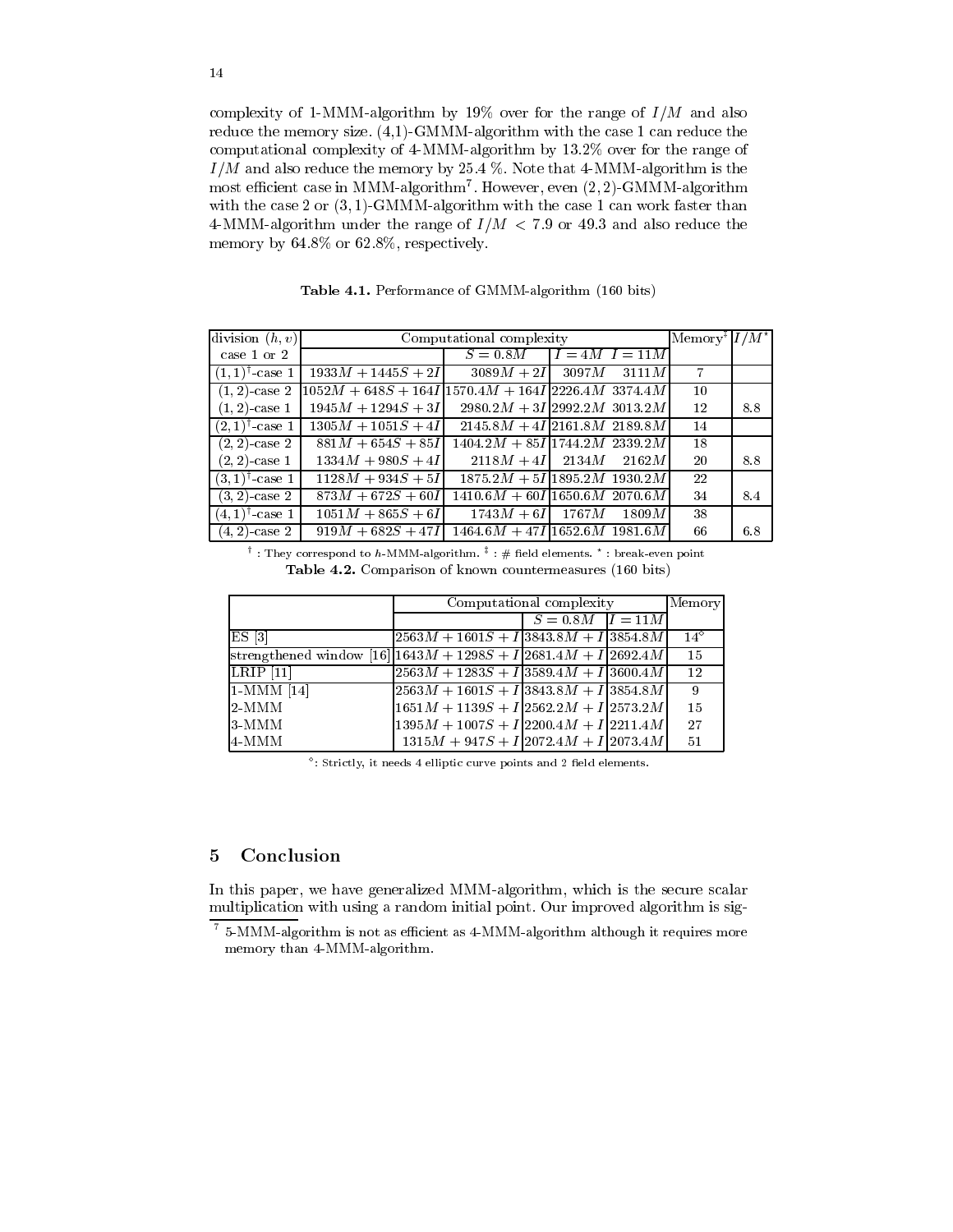nificantly efficient and flexible and can work efficiently even when the storage available is very small or quite large. We have also given the formulae of the computational complexity for any division of the proposed algorithm theoretically, which helps developers to choose the best division suitable for the storage available.

## References

- 1. R. Avanzi, H. Cohen, C. Doche, G. Frey, T. Lange, K. Nguyen, and F. Vercauteren, Handbook of Elliptic and Hyperelliptic Curve Cryptography, Chapman & Hall/CRC, 2006.
- 2. I. F. Blake, G. Seroussi, and N. P. Smart, Elliptic Curves in Cryptology, LMS 265(1999), Cambridge University Press.
- 3. M. Ciet and M. Joye, "(Virtually) Free randomization technique for elliptic curve cryptography", Proceedings of ICICS2003, LNCS 2836(2003), Springer-Verlag,  $348 - 359.$
- 4. M. Ciet, M. Joye, K. Lauter, and P. L. Montgomey, "Trading inversions for multiplications in elliptic curve cryptography", Designs, Codes and Cryptography, Vol. 39, No. 2(2006), Springer Netherlands, 189-206.
- 5. H. Cohen, A. Miyaji, and T. Ono, "Efficient elliptic curve exponentiation", Proceedings of ICICS'97, LNCS 1334(1997), Springer-Verlag, 282-290.
- 6. H. Cohen, A. Miyaji and T. Ono, "Efficient elliptic curve exponentiation using mixed coordinates", Advances in Cryptology-Proceedings of ASIACRYPT'98. LNCS 1514(1998), Springer-Verlag, 51-65.
- 7. C. Doche, T. Icart, and D. R. Kohel, "Efficient scalar multiplication by isogeny decompositions", Proceedings of PKC2006, LNCS 3958, 191-206.
- 8. K. Eisenträger, K. Lauter, and P. L. Montgomey, "Fast elliptic curve arithmetic and improved Weil pairing evaluation", Proceedings of CT-RSA2003, LNCS  $2612(2003)$ , Springer-Verlag, 343-354.
- 9. L. Goubin, "A Refined Power-Analysis Attack on Elliptic Curve Cryptosystems", Proceedings of PKC2003, LNCS 2567(2003), Springer-Verlag, 199-210.
- 10. K. Itoh, M. Takenaka, N. Torii, S. Temma, and Y. Kurihara, "Fast implementation of public-key cryptography on DSP TMS320C6201", Proceedings of CHES'99. LNCS  $1717(1999)$ , Springer-Verlag, 61-72.
- 11. K. Itoh, T. Izu, and M. Takenaka, "Efficient countermeasures against power analysis for elliptic curve cryptosystems", Proceedings of CARDIS 2004, Kluwer, 99-114.
- 12. C. H. Lim and P. J. Lee, "More flexible exponentiation with precomputation", Advances in Cryptology-Proceedings of Crypto'94, LNCS 839(1994), Springer-Verlag  $95 - 107.$
- 13. N. Pippenger, "On the evaluation of powers and related problems (preliminary version)", 17th annual symposium on foundations of computer science, IEEE Computer Society, 1976, 258-263.
- 14. H. Mamiya, A. Miyaji and H. Morimoto. "Secure elliptic curve exponentiation against RPA, ZRA, DPA, and SPA." IEICE Trans., Fundamentals. vol. E89-A,  $No.8(2006), 2207-2215.$
- 15. P. K. Mishra, P. Sarkar, "Application of Montgomery's trick to scalar multiplication for EC and HEC using fixed base point", Proceedings of PKC2004, LNCS 2947, 41-57.